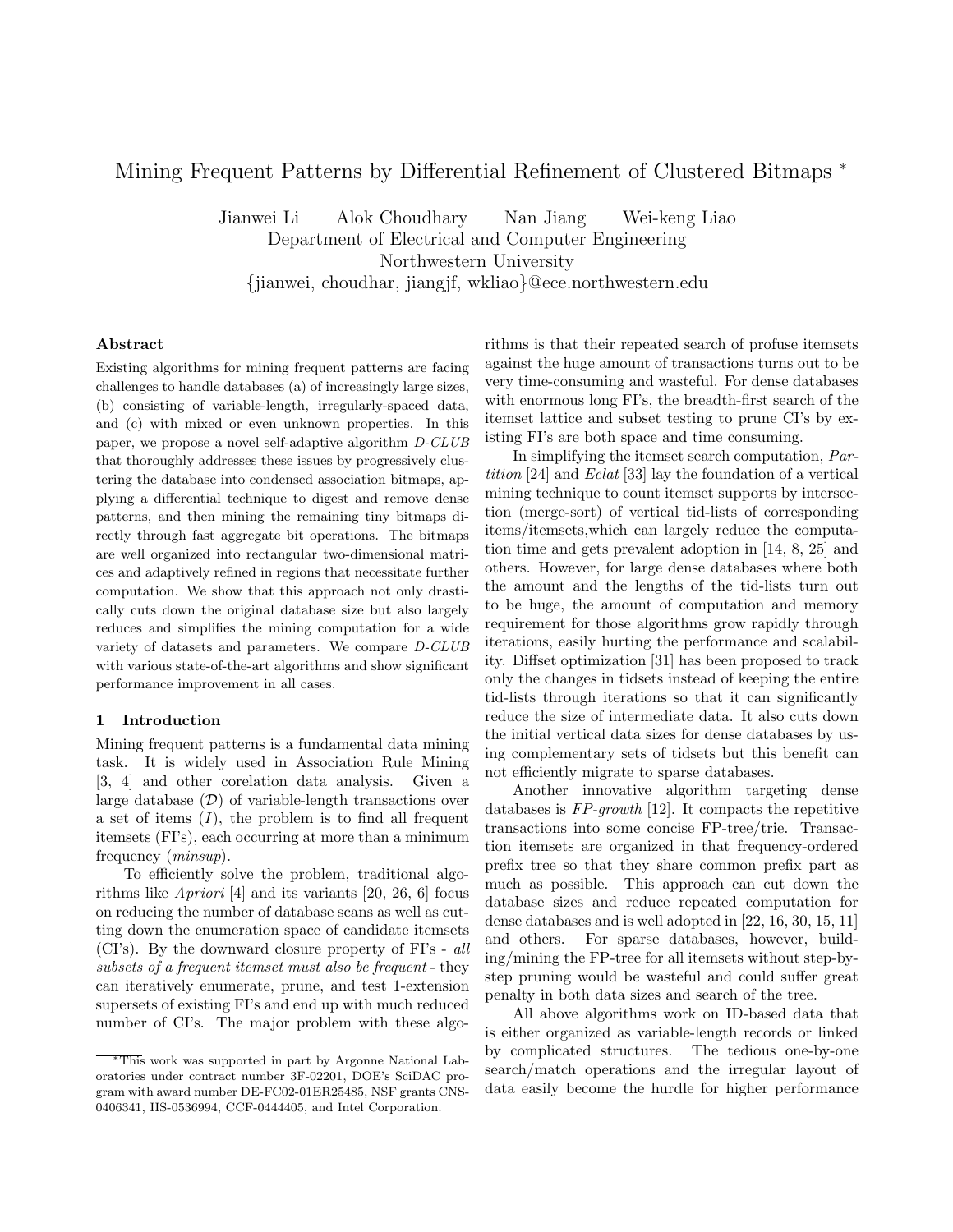which can otherwise be achieved as in fast scientific computing over well-organized matrices or multidimensional arrays. Bitmap algorithms HBM [9] and MAFIA [7] seem to address this issue by translating the whole database into a bitmap and mine itemsets by bit-wise AND of corresponding columns in the bitmap. However, without addressing the inherent sparseness, the benefit of using bitmaps will be very limited or even negative because of the intuitive inefficiency of their representations for irregularly spaced data. And for dense databases, they can not reduce the huge amount of computation either.

We also refer to various algorithms for mining Maximal Frequent Itemsets (MFI's) [13, 5, 2, 7, 10, 34] or Closed Frequent Itemsets (CFI's) [21, 23, 32, 29, 19, 27, 17]. They reduce the computation and memory requirement by mining only a representative set of FI's. Note that CFI's can infer all FI's with exact supports, while MFI's can not. Both techniques work well with very dense databases with extremely long patterns, by orders of magnitude reduction of itemset mining space. However, for general databases with normal density/length of patterns, the benefit targeting long patterns is very limited, as is shown in FIMI'04 experimental results [1] where mining CFI's takes almost the same time as mining all FI's in retails, kosarak and webdocs datasets.

In this paper, we present a fundamentally new algorithm D-CLUB that efficiently mines all FI's by adaptive refinement of clustered bitmaps using a novel differential mining technique. Our major contributions include:

- (1) A dynamic data clustering technique that progressively clusters the database into clustered bitmaps with most sparse bits removed;
- (2) A differential mining technique that accumulatively removes most dense bits from clustered bitmaps, turning them into partial supports for itemsets to be mined;
- (3) Organization of ragged data in rectangular twodimensional matrices of integers that can be computed by fast aggregate bit operations in arrays;
- (4) An adaptive bitmap refinement model that only computes in bitmap regions of interest to FI's.

By extensive experiments over a wide variety of datasets and parameters, we show that the size of our bitmaps is generally orders of magnitude smaller than the original database so that our algorithm can handle very large databases and is self-adaptive to various or even unknown database properties. Most importantly, with the fundamental data representation changed and improved, our mining computation is also substantially reduced and simplified, resulting in significant overall performance improvement over other state-of-the-art algorithms.

In the rest of this paper, Section 2 introduces our new concepts to cluster both itemsets and databases in clustered bitmaps. Section 3 describes our differential technique that adaptively refines the clustered bitmaps to mine all FI's with exact supports. Section 4 summarizes our D-CLUB algorithm. Section 5 shows our experimental results. Section 6 points out important differences between our work and related research. Section 7 draws conclusions and points out the potentials of our work.

# 2 Mining by Clustered Bitmaps

In this section, by using a dynamic itemset clustering approach, we hierarchically cluster the database as well as the itemsets so that each itemset cluster has its own clustered database, which then can be mined and optimized independently. Each clustered database is organized as a rectangular clustered bitmap that directly reflects the association nature of FI's and is much more condensed than the direct bitmap translation of the original entire database. In notation, we use  $s(X)$  or  $S(X)$  for the support or support count of an itemset X, and prefix "k-" for the itemset length.

2.1 Dynamic Itemset Clustering Itemset clustering is first introduced by Zaki et al [33] to facilitate the traversing of the itemset lattice. While existing approach uses fixed lexicographic ordering, hence static clustering, we propose a dynamic clustering approach to organize and enumerate all frequent itemsets with better flexibility and self-adaptivity.

DEFINITION 2.1. (FI-CLUSTER) A FI-cluster is an ordered set of itemsets  $(C, <)$  recursively defined by:

- (1) The set of all 1-FI's in some specific order forms an initial FI-cluster  $(\mathcal{C}_0, <);$
- (2) Given a FI-cluster  $(C, <)$ ,  $\forall X \in C$ ,  $g(C, X) \stackrel{\text{def}}{=}$  $\{X \cup Y \mid Y \in \mathcal{C} \wedge X < Y \wedge s(X \cup Y) \geqslant \text{minsup}\}$ also forms a FI-cluster if nonempty and ordered.

The order in each FI-cluster is to be defined independently.

We note that the itemset order is crucial to clustering and will be dynamically determined for each FIcluster. Based on Definition 2.1, we can generate a FI-cluster tree by starting from  $(\mathcal{C}_0, <)$  and recursively applying the generation function  $q(\mathcal{C}, X)$  on each FIcluster and all its elements, such that each FI-cluster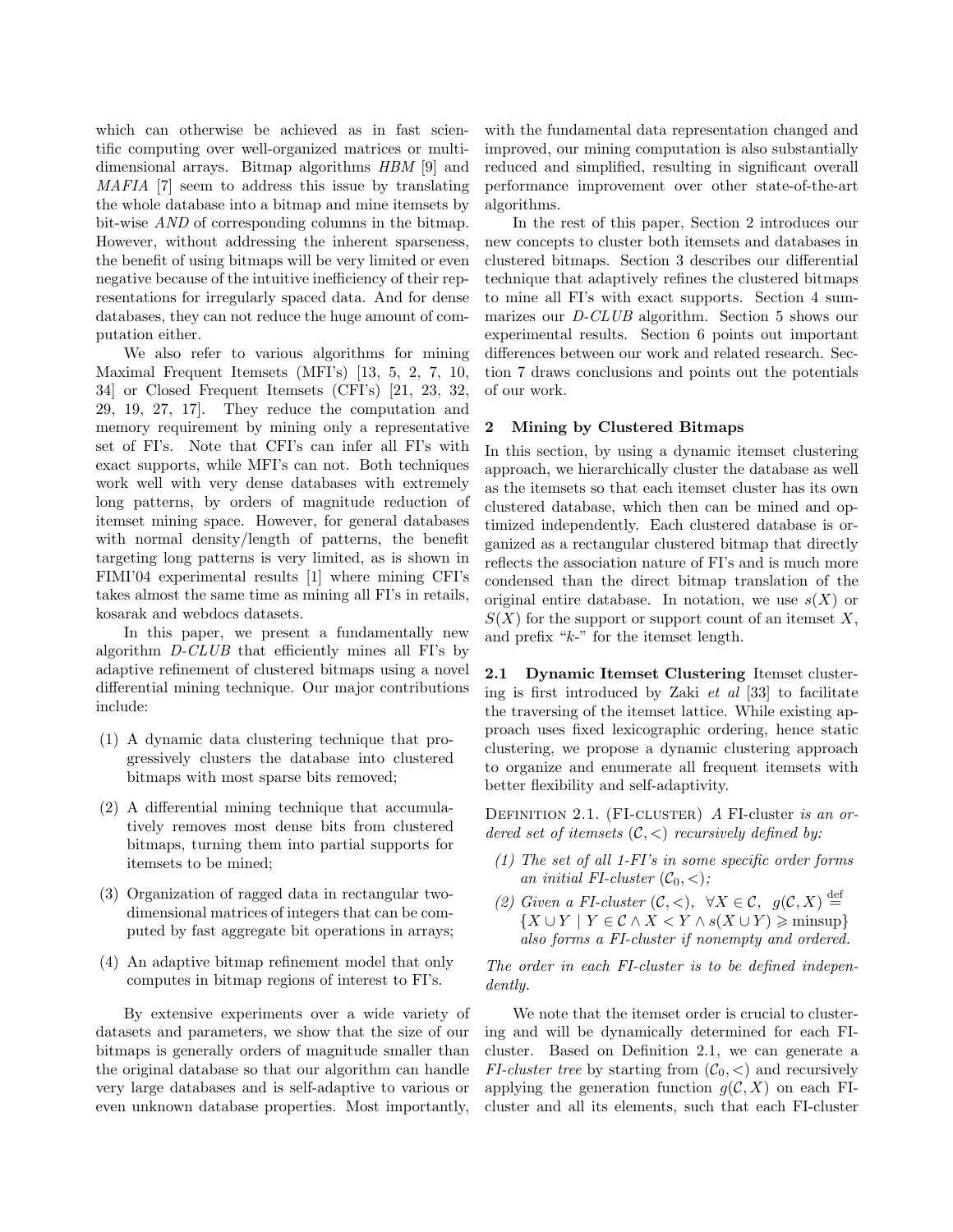

Figure 1: FI-cluster Tree for a Given DB and minsup.

forms a node of the tree rooted at  $(\mathcal{C}_0, \langle)$  (level-1) and the connection between two FI-clusters denotes the generation relationship. Thereafter, we use  $XY$  in abbreviation for  $X \cup Y$  if  $X, Y \in \mathcal{C}$  and  $X \leq Y$ .

LEMMA 2.1. Each level-k FI-cluster is a set of  $k$ -FI's with a common  $(k-1)$ -subset that is called the kernel of the cluster.

Proof. This can be proved by induction over k.

Lemma 2.2. The FI-cluster tree covers all FI's exactly once.

Proof. Since we already have Lemma 2.1, we can prove by induction the equivalent statement that all level- $k$  $F1$ -clusters cover all  $k$ - $F1$ 's exactly once.

The relationship between the FI-cluster tree and all FI's is disclosed by Lemma 2.1 and 2.2. Figure 1 illustrates an example FI-cluster tree for a given database and minsup. Here FI's in each FI-cluster are ordered by supports. We can see, for example, that cluster 6 is generated from cluster 1 by the join of " $ca$ " with " $cf$ " and " $ce$ ", respectively. The whole FI-cluster tree covers all FI's exactly once.

2.2 Clustered Bitmaps Once FI's are clustered, we can use the FI-clusters to cluster the database by Definition 2.2 and 2.3.

DEFINITION 2.2. (BIT-VECTOR) Given a transactional database  $\mathcal{D} = \{ \langle \text{TID}, T_i \rangle \mid T_i \subseteq I, i = 1..d \},\$  the bitvector of an itemset X is defined to be bitvec $(X)$  =  $[b_1 \ b_2 \dots \ b_d]^{T}$ , where  $b_i \in \{0,1\}$  and  $b_i = 1$  iff  $X \subseteq T_i$ for  $i = 1...d$ .



Figure 2: Bit-vectors for the Example Database.

DEFINITION 2.3. (CLUB) Given a FI-cluster  $C$  with itemsets  $X_1 \leq X_2 \leq \dots \leq X_n$ , the clustered bitmap of C is defined to be  $club(\mathcal{C}) =$  $bitvec(X_1)$  bitvec $(X_2)$  ... bitvec $(X_n)$  ], where  $[X_1 \ X_2 \ ... \ X_n]$  serves as the horizontal coordinates.

By definition, the support count of any itemset  $X$  is equal to the number of bit-1's contained in its bit-vector, i.e.,  $S(X) = population(bitvec(X))$ . So the clustered bitmap (club) is adequate to mine the corresponding FIcluster. Thereafter, we collectively call the combination of a FI-cluster and its club a cluster, and all such clusters are organized into a cluster tree with the same topology as FI-cluster tree. The join of FI's from a parent cluster to a child by  $q(C, X)$  directly maps to the bit-wise AND of the corresponding bit-vectors, which is proved by Lemma 2.3. Figure 2 shows the bit-vectors of FI's in the example database. We can see, for example, that the bit-vector of " $cafe$ " can be directly derived by  $ANDing$ those of " $caf$ " and " $cae$ ".

LEMMA 2.3. For any two itemsets  $X$  and  $Y$ , we have  $bitvec(X \cup Y) = bitvec(X)$  & bitvec(Y).

Proof.  $\beta_1 = \text{bitvec}(X \cup Y), \beta_2 = \text{bitvec}(X)$  & bitvec $(Y)$ .  $\forall i \in 1..d, \beta_1[i], \beta_2[i] \in \{0,1\},\$  and  $\beta_1[i] = 1 \Leftrightarrow X \cup Y \subseteq T_i \Leftrightarrow X \subseteq T_i$  and  $Y \subseteq T_i$  $\Leftrightarrow \text{bitvec}(X)[i] = 1$  and  $\text{bitvec}(Y)[i] = 1$  $\Leftrightarrow (bitvec(X)[i] \wedge bitvec(Y)[i]) = 1$  $\Leftrightarrow \beta_2[i] = 1.$ So  $\forall i \in 1..d, \beta_1[i] = \beta_2[i]$ , which gives  $\beta_1 = \beta_2$ .

Given the top level cluster, we can recursively derive the whole cluster tree by joining itemsets and ANDing their bit-vectors following the rules indicated by  $g(\mathcal{C}, X)$ . That way, all FI's can be mined with exact supports calculated. We note that reordering/partitioning rows of each club will also reorder/partition those of its child clubs but does not change the total number of bit-1's in the partitions of each vertical bit-vector in the parent or child. So each club can be mined in horizontal partitions, where in each partition the numbers of bit-1's in the vertical bit-vectors corresponds to the support counts of the coordinate itemsets contributed by that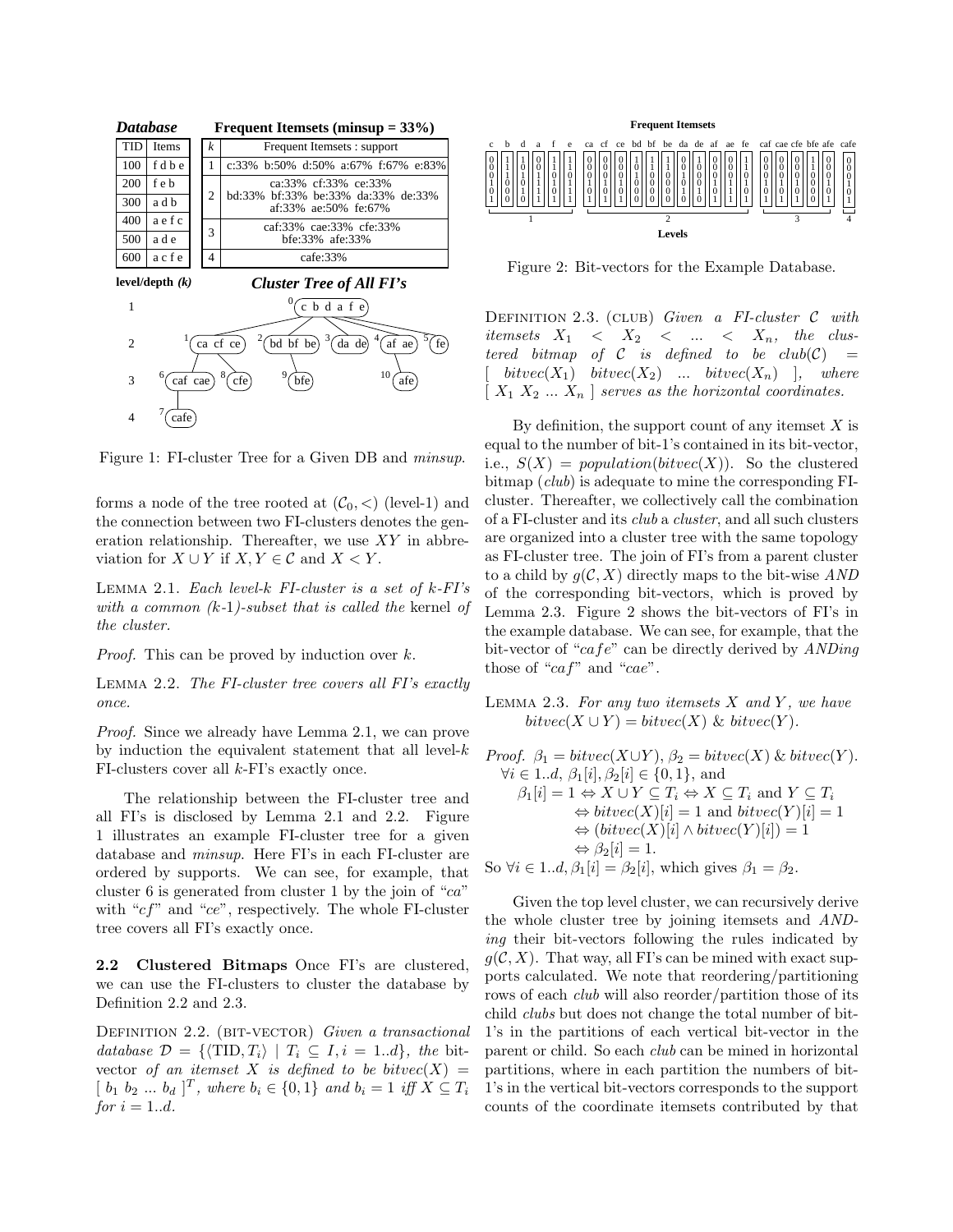

Figure 3: Mining by Clustered Bitmaps: (a) CLUB's corresponding to the FI-clusters for the example database; (b) organization of a prototype bitmap.

partition. By this observation, we can cluster rows of a club into multiple groups of which some are hard to mine but most others may be obviously easy without even mining. For example, empty rows (e-rows, each with all bit-0's) clearly belong to one group that can be erased as they contribute no support count for the subtree. The benefit from this idea is disclosed by Lemma 2.4, which can be directly inferred from Lemma 2.1 and the definition of support.

LEMMA 2.4. Given a FI-cluster  $C$  with kernel  $K$ , the fraction of non-empty rows in  $club(\mathcal{C})$  is no more than  $support(K).$ 

To eliminate single bit-1 noises, we also consider arows, each with only one bit-1 alone. Although they contribute support counts in current cluster, the bitwise *AND* operation will result in empty rows for all its children clusters. So after collecting the support counts, we can safely erase all those rows. With all *e-rows* and a-rows removed, the remaining rows are clustered into a condensed clustered bitmap  $CLUB$ . Figure 3(a) shows the cluster tree with optimized CLUB's for the example database. We note that the level-1 bitmap is gray because we do not start from it but directly generate all level-2 CLUB's as our initial bitmaps instead. The number on the upper left corner of each cluster denotes the mining order that is essentially depth-first except level-2. At each level, our CLUB's are much more condensed and reduced than the whole bit-vectors in Figure 2. For example, at level-2, the bit-vectors have 66 bits with 25 bit-1's but our CLUB's have only 18 bits with 17 bit-1's. Compared to the original database, the total size of our CLUB's at level-2 or on each depthfirst traversing path is also much smaller. The original database has 672 bits for the 21 item ID's (assumed to

be 32-bit integers) while our CLUB's on the left-most path have only 10 bits in total.

In representation, we organize each clustered bitmap into a two-dimensional matrix by grouping each bit column into a number of 32-bit integers. This matrix can be laid out either ROW-wise or COLUMN-wise or hybrid. Thereafter, we use capital ROW/COLUMN for this integer array, with lowercase row/column still referring to bit-row/bit-column of the bitmap. We lay out and mine this integer matrix ROW-wise for better cache locality because we will mine one cluster at a time by computing ROWs of integers. To get a child clustered bitmap, for each ROW of the parent bitmap, we just AND the integer in the designated COLUMN with all integers on the right in that ROW. Figure 3(b) shows an example of one prototype clustered bitmap, with 18 columns and 122 rows organized into a  $4\times18$ ROW-majored matrix of integers. We note that the last 6 bits of each integer at the bottom of the bitmap are not used and empty. In the bitmap, the level of gray represents the density of bit-1's, the darker the denser. Since we tend to order FI's by supports, there is a clear trend of increasing darkness from left to right.

## 3 Hierarchical Differential Refinement

As we have seen, the clustering approach can effectively handle the sparseness of bitmaps by removing most of the bit-0's so that the sizes of the resulting  $CLUB's$ are drastically reduced. However, for dense databases where the bitmaps are inherently dense, that technique alone will be helpless. Can we also remove most of the bit-1's? In this section, we introduce a differential mining technique that can directly attack this problem. And besides, this technique can also largely reduce the number of FI's to be actually mined while still able to infer all un-mined FI's with exact supports.

**3.1 Differential Optimization** In each *club*, besides *e-rows* and *a-rows*, we are also building a significant number of p-rows, each with zero or more leading 0's followed by trailing 1's, if we try to order the coordinate itemsets by supports. We also consider *o-rows*, each with only one 0, and *c-rows*, each with zero or more leading 1's followed by trailing 0's, to eliminate bit-0 noises or exceptional cases. For example, "0011111" is a *p-rows*, "1111011" is an *o-rows*, and "1110000" is a *c*rows. For overlapping boundary cases of these rows, we take them as equivalences. For an itemset  $X$ , by indexing its bit in a row by row[X], we say that X is covered by a p-row if p-row $[X] = 1$ , by an o-row if o-row $[X] =$ 0, and by a *c*-row if *c*-row[X] = 0. All these rows represent common itemset patterns that can propagate to children club's, and the results can be determined with-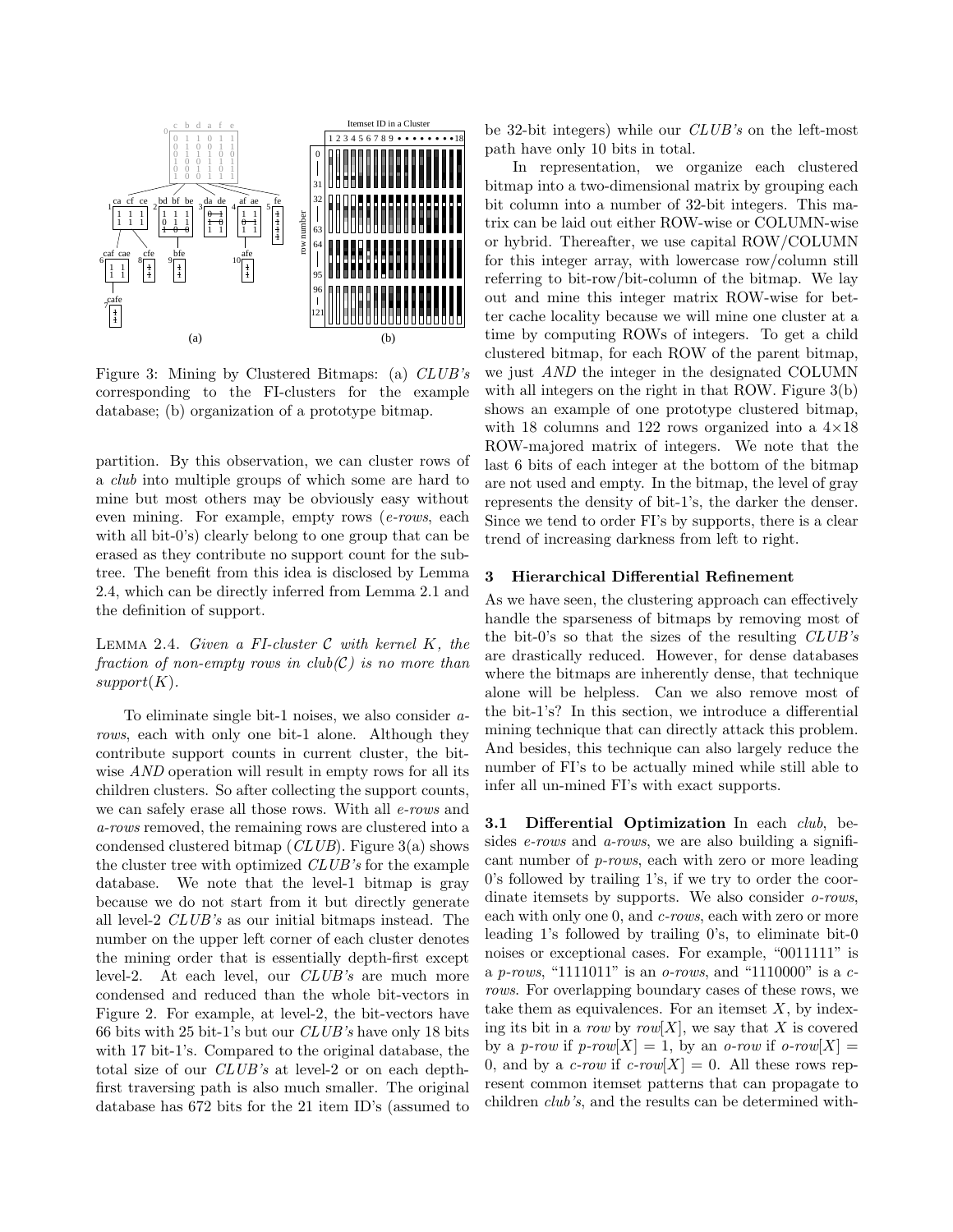

Figure 4: Propagation of Common Patterns. In the bitmaps, 'p' means bit-1 and '-'/'o'/'c' means bit-0.

out even mining. For example, a full row with all bit-1's in the parent club's will always result in full rows in all its children. Definition 3.1 and Lemma 3.1 formalize this idea.

DEFINITION 3.1. Given a club with coordinate itemsets  $[X_1 \ X_2 \ ... \ X_n]$ , for each  $X_i$  where  $i = 1..n$ , we define

> $p(X_i)$  = number of p-rows that cover  $X_i$ ,  $O(X_i)$  = number of o-rows that cover  $X_i$ ,  $C(X_i)$  = number of c-rows that cover  $X_i$ ,<br>  $P(X_i) = p(X_i) + \sum_{j=1}^n O(X_j) + C(X_n)$ .

LEMMA 3.1. Given a FI-cluster C,  $club(\mathcal{C})$ , and one of its coordinate itemsets  $X$ , when generating its child club by bitvec(X) & bitvec(Y) for all  $Y \in \mathcal{C}$  and  $Y > X$ without reordering, p-rows in the parent will result in  $p\text{-}rows/e\text{-}rows in the child, o\text{-}rows result in p\text{-}rows/o\text{-}$ rows/e-rows, and c-rows result in c-rows/e-rows. And  $P(XY)$ ,  $O(XY)$  and  $C(XY)$  contributed by these rows can be derived by

$$
P(XY) = P(X) - O(X) - C(X),
$$
  
\n
$$
O(XY) = O(Y),
$$
  
\n
$$
C(XY) = C(Y) - C(X).
$$

Intuitively, in the parent club from left to right:  $P(X)$  describes the number of bit-1 propagations covering  $X$ , supposing all *o-rows* and *c-rows* fully propagate from the leftmost itemset; and  $O(X)/C(X)$  describes that of bit-1 omissions/cancellations from the supposed propagations. These common propagations naturally extend to children club's, if those rows were actually mined. Figure 4 gives a typical example of such propagations. We note that row 11 of the child club is counted as a c-row instead of an e-row because taking an empty row as a full propagation row with full cancellation will be equivalent. Similar equivalence also applies for row 10.

Since e-rows, p-rows, o-rows, a-rows and c-rows in the parent club will always result in the same set of patterns in the child with known counting propagations

by Lemma 3.1, we can digest those rows once and then remove them for ever. And we can get the support counts of itemsets by summing up digested results and those mined from the remaining bitmaps. Definition 3.2 and Lemma 3.2 summarize this idea. We call this differential mining because we only mine rows of bitmaps with different bits mixed disorderly.

DEFINITION 3.2. (DCLUB) Given a FI-cluster  $\mathcal C$  and its clustered bitmap  $club(\mathcal{C})$ , the differential clustered bitmap of  $C$ ,  $dCLUB(C)$ , is defined to be  $club(C)$  with all e-rows, p-rows, o-rows, a-rows and c-rows removed.

LEMMA 3.2. Given a FI-cluster  $\mathcal C$  and  $dCLUB(\mathcal C)$ , for any  $X, Y \in \mathcal{C}$  and  $X \leq Y$ , we have

 $S(XY) = P(XY) - O(XY) - C(XY) + \delta(X, Y),$ where  $P(XY)$ ,  $O(XY)$ ,  $C(XY)$  are given by Lemma 3.1 and  $\delta(X, Y)$  is the count of XY to be mined in  $dCLUB(\mathcal{C})$ .

In practice, we incrementally mine clustered bitmaps, remove those pattern rows, and accumulate  $P, O, C$  counters level by level. When reordering  $FI$ 's in child clusters before removing those pattern rows, we need to make sure that the C counters are the same for the FI's to be reordered so that Lemma 3.1 and 3.2 still hold for deeper level propagations.

3.2 Adaptive Bitmap Refinement When refining the bitmaps along the cluster hierarchy, we not only reduce data and computation by bitmap rows, but can also adapt our computation by columns. We determine which two columns for itemsets  $X$  and  $Y$  are worth ANDing by the estimated support count:  $E(XY) =$  $P(XY) - O(XY) - C(XY) + min\{\delta(X), \delta(Y)\}\text{, where}$  $\delta(X)$  and  $\delta(Y)$  are the support counts of X and Y remaining in their dCLUB. Obviously  $S(XY) \leq E(XY)$ . So if  $E(XY)$  < minsup count, itemset XY can not be frequent. As the mining process goes on, the size of dCLUB shrinks sharper and sharper such that the support count contributed by  $\delta$  becomes smaller and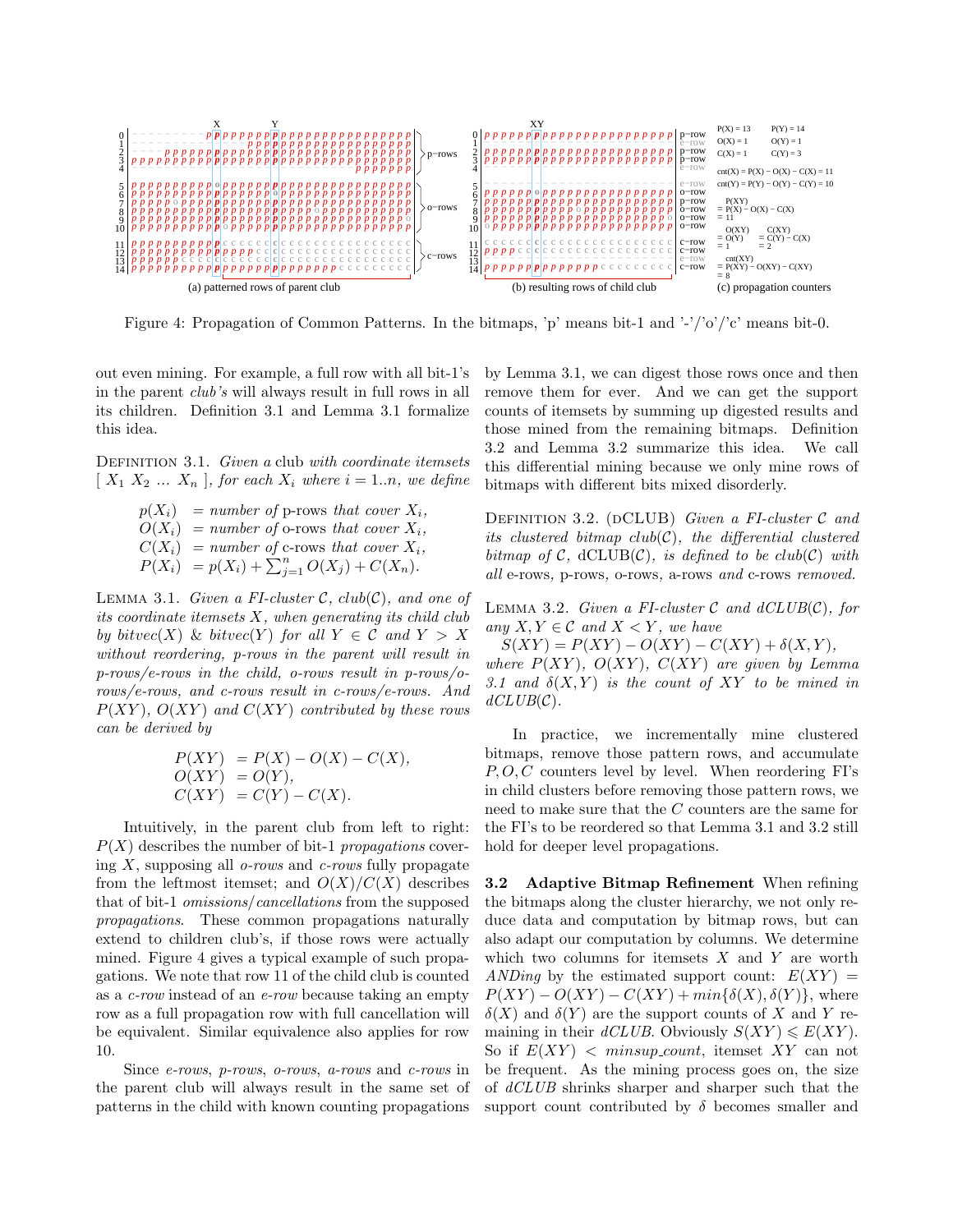smaller. As a result, the estimated support count will become more and more accurate. Particularly, when the  $dCLUB$  is empty, we have  $E(XY) = S(XY) =$  $P(XY) - O(XY) - C(XY)$ . Actually, once there is no bits left in the bitmap, we are done with mining current subtree of FI-clusters and can simply infer all remaining FI's in that subtree by Lemma 3.3.

LEMMA 3.3. For itemsets  $X_1 < X_2 < ... < X_n$  from the same FI-cluster, if  $\delta(X_i) = 0$  for all  $i = 1..n$ , we have

$$
S(X_1X_2...X_n) = P(X_1) - \sum_{i=1}^n O(X_i) - C(X_n).
$$

Proof. This can be inferred from the following formula which we can prove by induction over n:<br> $P(Y|Y) = P(Y) - \sum_{i=1}^{n-1} Q(Y)$ 

$$
P(X_1X_2...X_n) = P(X_1) - \sum_{i=1}^{n-1} O(X_i) - C(X_{n-1}),
$$
  
\n
$$
O(X_1X_2...X_n) = O(X_n),
$$
  
\n
$$
C(X_1X_2...X_n) = C(X_n) - C(X_{n-1}).
$$

When  $O(X_i) = 0$  and  $C(X_i) = 0$  for all  $i =$ 1..*n*, we simply have  $S(X_1X_2...X_n) = P(X_1)$ , which also gives an efficient way to detect MFI's with  $O(1)$ complexity for any length. In Figure  $3(a)$ , for example, the dCLUB's for all bitmaps starting from level-2 would have zero sizes! To infer the left most subtree, where we initially have  $P(ca) = P(cf) = P(ce) = 2$  and all O and  $C$  counters being 0s in cluster 1, we simply compute the support counts of joined itemsets by  $S(ca f) = S(ca e) =$  $S(cafe) = P(ca) = 2$  and  $S(cfe) = P(cf) = 2$ .

# 4 Proposed Algorithm to Mine All FI's

4.1 The D-CLUB Algorithm Combining the clustering and differential techniques discussed in Section 2 and 3, we can mine all FI's by adaptively refining the clustered bitmaps by rows and columns along the cluster tree hierarchy until all bitmaps are empty. Figure 5 summarizes our D-CLUB algorithm to mine all FI's in the cluster tree, using our differential clustered bitmaps. Although we configure this algorithm to start from each of the level-2 dCLUB's that are generated from the original database at the beginning of our mining process, this algorithm applies to the level-1 bitmap as well. We mine each subtree of clusters in a depth-first way, one cluster at a time. Columns of bitmaps can be indexed by their coordinate itemsets, e.g.  $dCLUB[X]$  and  $dCLUB[Y]$  in line 7. All counters are associated with their itemsets in the context. The ordering policy in line 15 will be discussed in next subsection. The function FI infer in line 18 will generate all inferred FI's with support counts directly evaluated by Lemma 3.3, without any further mining computation.

4.2 Ordering and Self-adaptivity We note that the high efficiency of our algorithm will be greatly

```
Algorithm D-CLUB(k, C, dCLUB, P, O, C, \delta)
1 foreach X \in \mathcal{C} begin<br>2 \mathcal{C}' = \emptyset, and initializi-
2 C' = \emptyset, and initialize dCLUB' to be empty
3 foreach Y \in \mathcal{C} \wedge Y > X begin
4 Compute P(XY), O(XY), C(XY) by Lemma 3.1<br>5 S(XY) = P(XY) - O(XY) - C(XY)6 if S(XY) + min(\delta(X), \delta(Y)) \geq minsup_{c} count then beging
7 dCLUB'[XY] = dCLUB[X] \& dCLUB[Y]8 S(XY) + = population(dCLUB'|XY|)
9 if S(XY) \geq minsup_{c}count then C' = C' \cup \{XY\}10 else Discard column dCLUB'[XY]11 end
12 end
13 Output frequent itemsets in \mathcal{C}' with support counts in S14 if |C| \geqslant 2 then begin
15 Reorder each group of FI's (with equal C counters) in C' by
           their bitmap supports
16 Remove all e/p/o/a/c-rows from dCLUB'17 Accumulate P, O, C and summarize new \delta counters for C'
18 if dCLUB' = \text{empty} then FL infer(k+1, C', P, O, C)
19 else D-CLUB(k+1, \mathcal{C}', dCLUB', P, O, C, \delta)20 end
```

```
21 end
```
#### Figure 5: The D-CLUB Algorithm

supported if most of the bitmap rows turn out to be those removable pattern rows. As the FI's in each levelk FI-cluster share a common  $(k-1)$ -subset, their bitvectors are expected to be so similar as to form a large number of *e-rows* and full rows in the clustered bitmap. However, since the bit-vectors are not always identical after all, the formation of those pattern rows suffers noises! The wider the clustered bitmap is, the more noises will become possible. We can properly define the order of FI's to bring the widths of clustered bitmaps under control and to absorb as many noises as possible by p-rows, o-rows, a-rows and c-rows.

We first order 1-FI's by their supports. In generation of level-2 FI-clusters by  $g(C, X)$  from the initial FIcluster  $(\mathcal{C}_0, <)$ , both the less and greater 1-FI's will have limited few 1-FI's to join to form children FI-clusters of 2-FI's. For the less 1-FI's, since they have less supports, they will have less probabilities to be joined with too many 1-FI's into 2-FI's; for the greater 1-FI's, although they have greater chances to be joined with more 1-FI's into 2-FI's, they will automatically have less 1- FI's available (on the right) for join. So the sizes of level-2 FI-clusters will be very limited and evenly balanced in rough, so will the widths of level-2 clustered bitmaps. For example, in Figure 1, 1-FI's in cluster 0  $\{c, b, d, a, f, e\}$  are ordered by supports, and the sizes of its children clusters are no more than 3. However, if it happened to be reversely ordered as  $\{e, f, a, d, b, c\}$ , the largest child cluster  $\{ef, ea, ed, eb, ec\}$  would have size of 5, making it harder to form narrow pattern rows in the clustered bitmap.

For lower level FI-clusters, the FI's will be automatically ordered when they are generated by  $g(C, X)$ . However, we will adjust the order dynamically. For each level-2 FI-cluster, we will reorder the 2-FI's by their ac-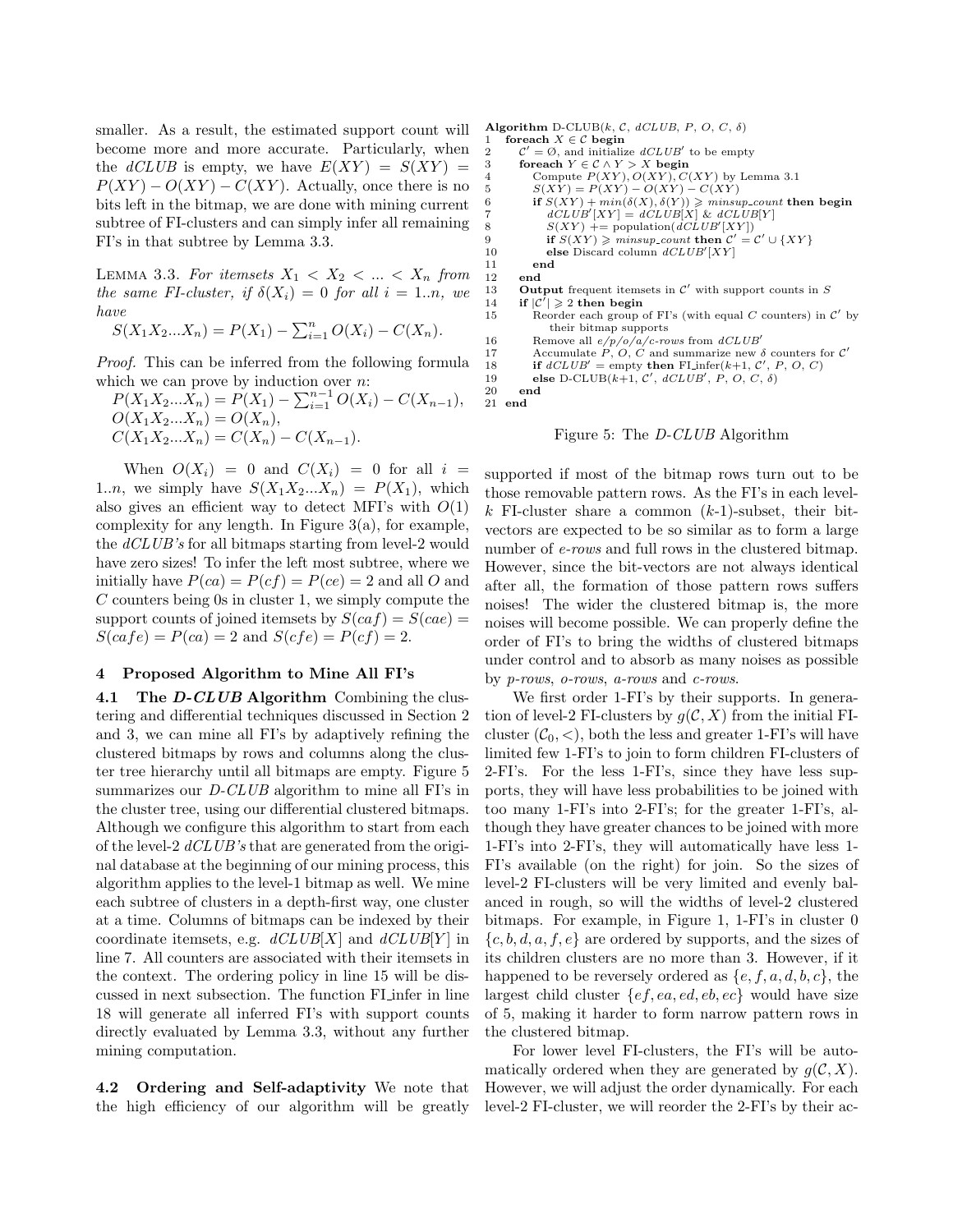| Dataset    | DB Size | #Trans. | $\#\text{Items}$ | Avg / Max Trans. Size            | minsup          | Max Length of FI     | $#$ All FI's                      |
|------------|---------|---------|------------------|----------------------------------|-----------------|----------------------|-----------------------------------|
|            | 'MB)    |         |                  |                                  | $\mathscr{C}_0$ |                      |                                   |
| gazelle    | 1.25    | 60K     | 498              | $267 \; (mixed)$                 | $1 - 0.1$       | $2 - 6$ (short)      | 78 - 4K                           |
| T10I4D100K | 5.00    | 100K    | 1K               | $29$ (narrow)<br>10 <sub>l</sub> | $1 - 0.1$       | $3 - 10$ (short)     | $385 - 27.5K$                     |
| kosarak    | 41.92   | 990K    | 41K              | $8/2.5K$ (mixed)                 | $1 - 0.1$       | $5 - 18 \ (midlong)$ | 383 - 765K                        |
| webdocs    | 1163.34 | 1692K   | 5.27M            | $/71.5K$ (wide)<br>177/          | $30 - 5$        | $5 - 17 \pmod{log}$  | $172 - 166M$                      |
| chess      | 0.49    | 3K      | 76               | (mid-wide)<br>-37<br>37          | $90 - 10$       | $7 - 25$ (long)      | $628 - 4.6B$                      |
| pumsb      | 14.41   | 49K     | 7.12K            | $'74 \ (mid-wide)$<br>74 /       | $90 - 30$       | $8 - 34$ (long)      | $2.6\mathrm{K}$ - $228\mathrm{B}$ |

Table 1: Statistics of Databases and Parameters. Last 3 columns show ranges.

tual supports. That way, not only are the widths of deeper-level clustered bitmaps further limited, but also will more *p-rows* be automatically formed. For deeper levels, we adjust the order of FI's with equal C counters by their bitmap supports before we apply the differential technique, so that more p-rows will be self-adaptively formed. The remaining noises for e-rows will be largely absorbed by a-rows, and those for p-rows will be mostly covered by o-rows and c-rows.

With the widths limited and rows reduced, the sizes of clustered bitmaps are also self-adaptive to the database density. For sparse databases, where support is very small, Lemma 2.4 gives much less rows after all those e-rows are removed. For dense databases, the dense bit-1's are incrementally refined and organized into clustered bitmaps where more and more rows will become p-rows, e-rows, o-rows, a-rows and c-rows, which can be permanently removed, resulting in much less rows. So the differential technique combined with the clustering technique can not only remove most bit-0's for sparse databases, but also remove most bit-1's for dense databases, both resulting in extraordinarily reduced sizes in our dCLUB's.

# 5 Experimental Results

In this section, by comparing D-CLUB with various state-of-the-art Frequent Pattern Mining algorithms in the literature, we demonstrate the self-adaptivity of our algorithm in overall performance for a wide variety of parameters, and on various databases spanning dense and sparse, real and synthetic, small and large, and so on. We attribute the significant performance improvement to our algorithmic features that we will analyze in more detail. We choose 6 datasets with increasing densities and various other properties outlined in Table 1. Most of the datasets are obtained from FIMI repository [1], where detailed descriptions can be found. The gazelle dataset comes from real click-stream and purchase data and was used in KDD Cup 2000 competition. All datasets are in horizontal binary format. All the experiments were run on a LINUX PC with 3 GHz Intel Xeon CPU and 1 GB memory, unless otherwise noted.

5.1 Overall Performance Comparison For each of the datasets at different support levels, we mine all FI's with exact supports computed and compare the total execution time, including all preprocessing time, for various algorithms. We also measure their peak memory usage for a thorough comparison. In order to save experiment time, in all algorithms, we did not output the FI's to files (hundreds of GB in size for some cases). We use the implementation of Apriori by Borgelt and  $FP\text{-}growth*$  by Zhu et al from FIMI'04 [1], Eclat with diffset optimization by Zaki et al, and MAFIA version 1.4 by Burdick *et al.* We also compare D-CLUB with two hybrid algorithms, LCM [28] and kDCI [18], that were recently proposed and recognized as best implemented ones in FIMI'04.

Figure 6 shows that our algorithm performs best in all cases. For the first 3 sparse datasets, MAFIA performs much worse than Apriori and Eclat because of its inefficiency in sparse bitmaps,  $FP\text{-}growth*$  shows little advantage either, but D-CLUB handles the sparseness particularly well and gains 2-10 times performance improvement instead. In the last 2 dense datasets, FP $growth*$  prevails over the traditional algorithms by its compact and sophisticatedly-designed FP-tree, but D-CLUB still out-performs it by up to 6 times benefiting from much more reduced and simplified bit operations in arrays. In the webdocs dataset, due to the large data size, Apriori could not finish in days, Eclat crashed due to memory shortage, and even  $FP\text{-}growth*$  ran endlessly at supports lower than 15% because of large tree sizes and poor memory locality. MAFIA originally could not run because it did not support that many items, but after we increased that capability, it ran well. It is shown that D-CLUB handles this case much better, especially at lower supports, where it gains up to 20 times speedup over MAFIA and more than an order of magnitude over  $FP\text{-}growth*$ . Compared with  $LCM$  and  $kDCI$ , our algorithm also runs times faster than these best implemented algorithms in most cases.

In terms of memory usage, as Figure 7 shows, our algorithm is also the best, mostly 2-8 times better than the second best that varies for cases. This low mem-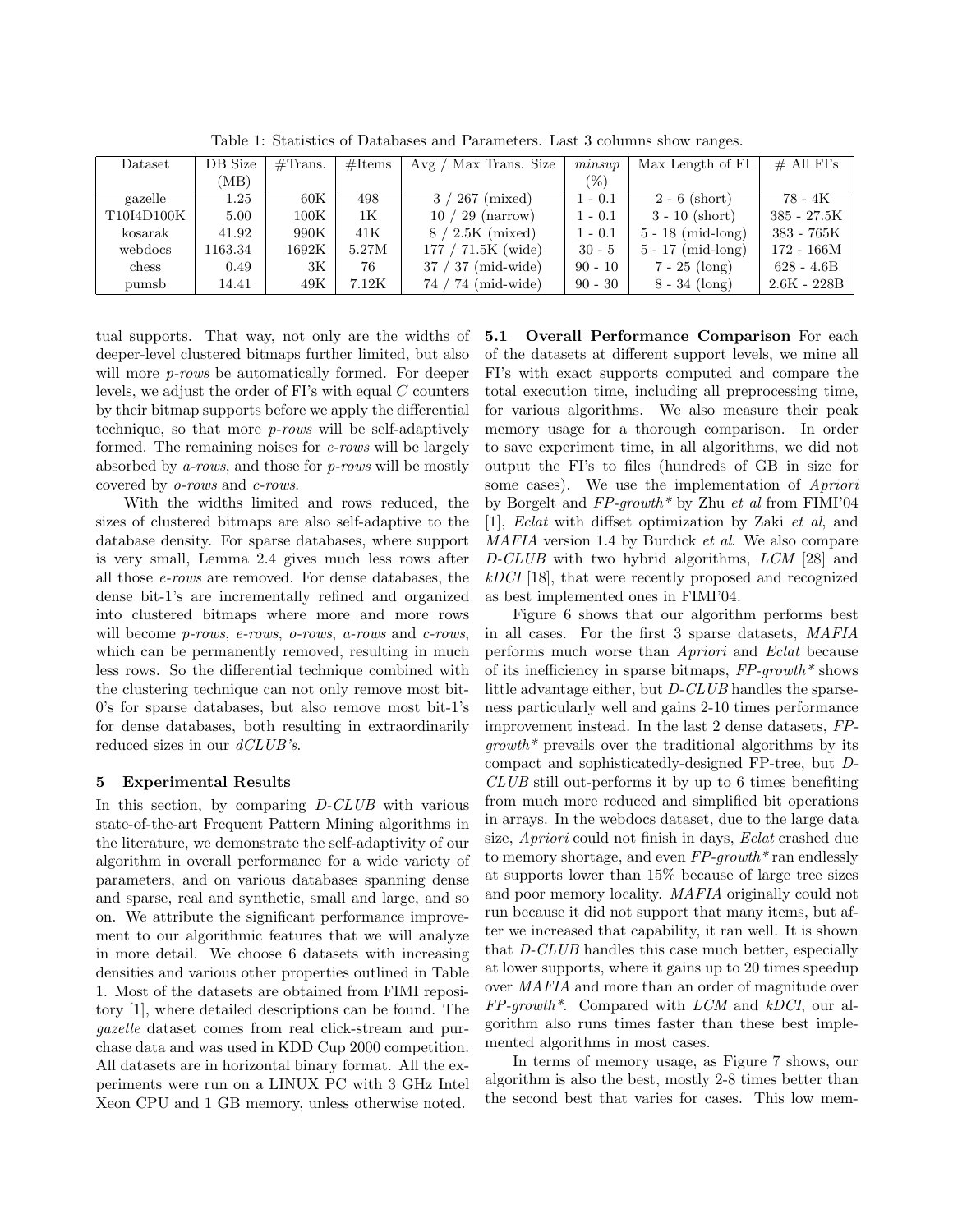

Figure 6: Total Execution Time for Mining All FI's in Different Datasets.



Figure 7: Memory Usage for Mining All FI's in Different Datasets.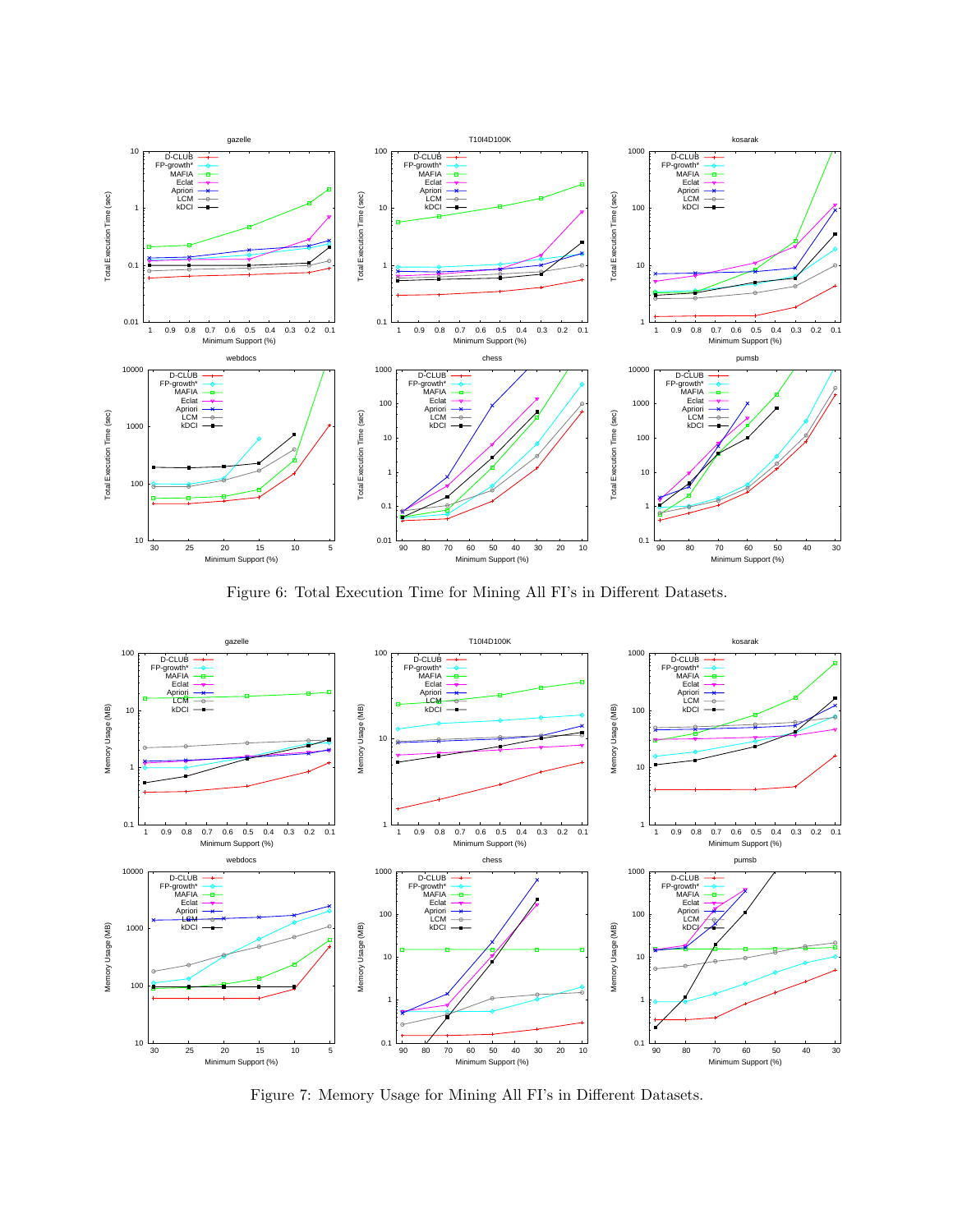| Dataset $(minsup)$   | Total dCLUB Size | Avg / Max             | Row Distributions |             |             |             |             |
|----------------------|------------------|-----------------------|-------------------|-------------|-------------|-------------|-------------|
|                      | 'MB)             | club Width            | $\%$ e-rows       | $\%$ p-rows | $\%$ o-rows | $\%a$ -rows | $\%$ c-rows |
| gazelle $(0.2\%)$    | 0.011            | 4 / 14                | 99.34\%           | $0.10\%$    | $0.02\%$    | $0.36\%$    | $0.00\%$    |
| $T10I4D100K (0.5\%)$ | 0.001            | 2/5                   | 99.17\%           | $0.21\%$    | $0.04\%$    | $0.56\%$    | 0.01%       |
| kosarak $(0.5\%)$    | 0.384            | 3/9                   | 98.15\%           | 0.75%       | $0.12\%$    | $0.64\%$    | $0.00\%$    |
| webdocs $(15\%)$     | 18.377           | 7/19                  | 76.07\%           | 13.68%      | 1.90%       | 1.83%       | $0.00\%$    |
| chess $(50\%)$       | 0.046            | 15/24                 | $20.04\%$         | 47.54\%     | 13.73%      | 2.78%       | $0.00\%$    |
| pumsb $(60\%)$       | 0.587            | $^{\prime}~28$<br>16, | 14.52%            | $60.10\%$   | 9.75%       | $4.22\%$    | $0.00\%$    |

Table 2: Data Reduction and Detailed Row Distributions in Level-2 Clustered Bitmaps.

ory requirement mainly benefits from the drastically reduced data sizes of our differential clustered bitmaps and the divide-and-conquer characteristic of our algorithm. We note that results well above 1GB were obtained on a machine with 3GB memory (running for days). And in the webdocs dataset, data for Eclat is not shown because the algorithm could not allocate enough memory to finish.

5.2 Feature Analysis for D-CLUB In our algorithm, the most critical part is to cluster the bitmaps in order to form as many pattern rows as possible. So the widths of bitmaps are very important, the narrower the less noises. Our dynamic clustering by ascending support can self-adaptively balance and narrow down the widths of the clustered bitmaps. As a result, a significant portion of our bitmaps ends up as pattern rows to be removed from bitmap refinement, as shown in Table 2. In sparse datasets, e-rows dominate, while in dense datasets, p-rows plus e-rows and o-rows dominate. After those pattern rows are removed, the total sizes of level-2 dCLUB's are 10-5000 times smaller than those of the original databases.

In reducing the amount of computation, our algorithm also shows advantage by reducing the number of FI's to be actually mined and inferring most FI's directly via counter summarization. Figure 8 shows the percentage of FI's that are inferred in each level. From the traces, we can see that the percentage rapidly grows above 50% in the first couple of levels, and soon increases to 100%, i.e., all remaining subtrees of FI's can be fully inferred without further mining and their support counts are calculated by Lemma 3.3.

Figure 9 summarizes the performance impacts from different features of our algorithm. In each case, there are four bars. The first bar, normalized to 1, is for our fully-optimized D-CLUB, the second one for D-CLUB without clustering (mining the original unclustered bitvectors), the third one for D-CLUB without differential optimization (only sparse rows are removed, unaware of dense rows or  $P, O, C$  counters), and the fourth one for D-CLUB with all optimizations but using static



Figure 8: Per-level Percentage of Inferred FI's.



Figure 9: Performance Impacts in D-CLUB.

clustering by lexicographic order. We see that the differential mining technique plays an important role in dense databases but only with dynamic clustering ordered by supports. And the bitmap algorithm can not perform well without clustering in all cases.

## 6 Related Work

6.1 Itemset Trees There are quite a few itemset tree representations in previous work. However, their shapes, concepts and/or usages are quite different from those of the FI-cluster tree in our work. Our FI-cluster tree is graphically different from the lexicographic tree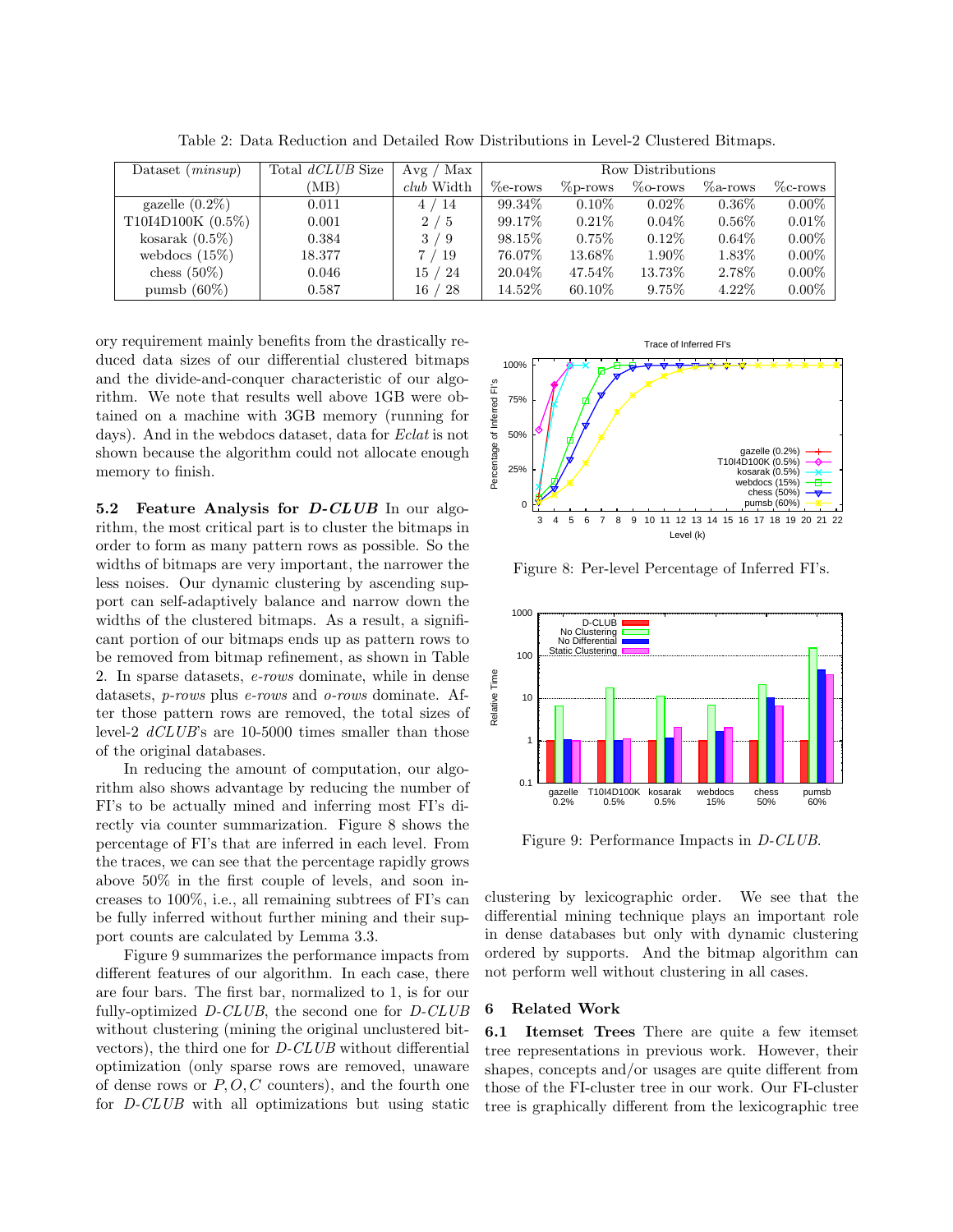illustrated in [2], the FP-tree in [12, 11] or AFOPT in [15]. Note that FP-tree and its variants (including AFOPT) are representations of the whole data space instead of the FI space, Also, instead of being clustered, itemsets are mixed in the tree. For example, 1-FI's are all over the tree instead of only in level one, and each 1- FI may has multiple nodes with different counts in the tree. This mixed organization substantially adds the cost to mine the FP-tree.

Our depth-first traversing approach is also different from the traditional ones. First, we traverse one cluster instead of one itemset at a time, i.e., we will finish traversing all the itemsets in a cluster before going deeper. Second, we can avoid traversing a lot of subtrees and infer all those untraversed FI's with exact supports, while other algorithms including those mining MFI's/CFI's have to reach the leaf itemsets if they are MFI's/CFI's or just candidates.

6.2 Bitmap Representation There are a number of algorithms that are also based on bitmap representation of databases. The major differences between them and our algorithm lie in the organization of the bitmaps and in how to mine and optimize the bitmaps. To our knowledge, our work is the first one to cluster the bitmaps into rectangular matrices and to mine them by adaptive differential refinement.

HBM [9], VIPER [25] and MAFIA [7] use vertical bitmap that is a direct bit translation of the original database. While the initial bitmap is usually sparse, the intermediate bitmaps are even sparser and huge in size, requiring a large amount of processing time and huge storage space. HBM avoids unnecessary processing on some grouped bit-0's by using secondary bitmap indices to guide the algorithm to dense bits. VIPER uses some generic bit compression algorithm to compress/decompress the bitmap to save storage space, but has to mine every bit no matter 0 or 1. It is also uniquely different in that it does not mine bitmap directly. Instead, it transforms bit-vectors back into tid-lists and performs intersection. This tedious transformation between tid-vectors and tid-lists back and forth adds extra overhead instead of reducing the traditional intersection computation, no need to mention the compression/decompression overhead. MAFIA is different from previous two (and D-CLUB) in that it mines itemset  $X = P_{i_1 i_2}$  by bitvec( $P_{i_1}$ ) & bitvec( $i_2$ ), instead of by bitvec( $Pi_1$ ) & bitvec( $Pi_2$ ), where P is the prefix and  $i_1, i_2$  are the tail items. It conditionally avoids unnecessary operation on some bit-0's by projecting the bitvector of the tail item against that of the head itemset on the fly, which is actually a full scan for each sparse bit-vector and turns out to be alternatively expensive.

Differently, in D-CLUB, we permanently remove most of the bit-0's (and also bit-1's) by using clustering and differential techniques so that we do not waste time processing those unnecessary bits again and again.

In addressing the I/O issue caused by the increasingly large database or its bitmap translation, these three algorithms use quite different approaches than D-CLUB. HBM is limited to reducing the number of scans of the original database/bitmap, at the cost of mining more CI's. MAFIA tries also to reduce the number of full scans of the database/bitmap by traversing the itemset tree in depth-first way, but it has to scan multiple times the bit-vectors for revisited *tail* items. VIPER directly attacks the size of bitmap by compression, but the compression ratio is upper-bounded by 32 and practically much lower in average cases [31]. Besides, since it is a breadth-first approach, it will generate intermediate bitmaps in order not to scan and mine the original bitmaps again and again. As mentioned, the total size of the intermediate bitmaps in one level can be huge, and it either suffers this expensive  $I/O$ , or skip this stage of bitmaps, at the cost that the next iteration has to start all over again from some earlier stage. However, in D-CLUB, we directly and effectively address the sparseness and huge size of the bitmaps through our unique clustering and differential techniques. We reduce the original database into level-2 differential clustered bitmaps as our initial database, and achieve average data reduction ratio of several orders of magnitude. We avoid the exponentially growing width/size of intermediate bitmaps by mining the cluster tree in a depthfirst way, so that we only need to handle one clustered bitmap at a time. While a clustered bitmap is guaranteed to be much smaller than the original bitmap and to reduce level by level, it keeps shrinking more sharply as we traverse deeper and incrementally apply clustering and differential optimizations. Also the organization of our bitmaps is very different. While the other three always lay out the whole bitmap into a pile of long vertical bit-vectors, we decouple the original vertical bitmap into multiple smaller clustered bitmaps and organize each of them into a ROW-majored matrix of integers. This ROW-majored organization enables us to optimize and mine the bitmaps both vertically and horizontally! While retaining the advantage of vertical bitmap mining, our ROW-wise mining approach usually results in better cache locality than mining the whole long vertical bit-vectors a pair at a time. We note that HBM alleviates this length problem by processing one horizontal partition at a time.

Another algorithm that makes use of bitmap representation is DepthProject [2], which is uniquely different in that it uses a projected horizontal bitmap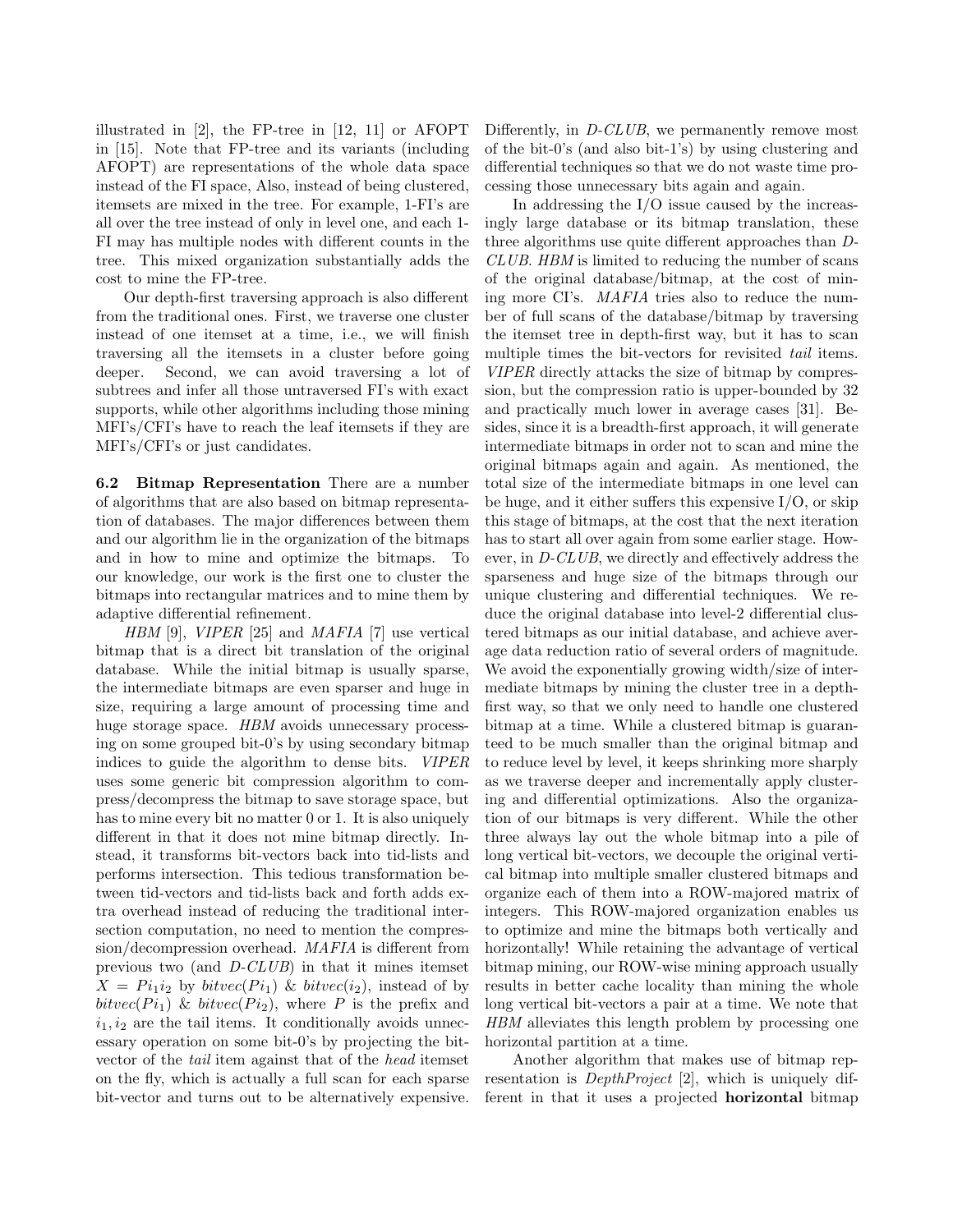to mine each itemset subtree. The projected bitmap only contains bits for the working set of items and is expected to be dense. However, when traversing the lexicalgraphical tree in depth-first way, the algorithm needs to scan the original database again and again, only to extract the projected portion each time, which is very expensive in both I/O and projection computation. Also, like MAFIA, it is a selective projection approach, and when the criteria is not met, it works on the unprojected database. And the definition of the bitmap is slightly different. Instead of itemsets, the bits represent the presence/absence of single items in the projected database.

#### 7 Conclusions and Future Work

In this paper, we presented a novel self-adaptive algorithm D-CLUB that is based on our fundamentally new data clustering and differential bitmap refinement techniques. We showed that our techniques directly addressed the major Frequent Pattern Mining issues by organizing the drastically reduced data in rectangular matrices and performing adaptive bitmap refinement through fast aggregate bit operations. With the data size and representation fundamentally improved in our differential clustered bitmaps, the mining computation was also substantially reduced and simplified. Our performance results showed significant improvements over existing algorithms for a wide variety of cases.

The tiny data sizes, extremely fast speed, and very simple instructions, make it very attractive to implement our algorithm on hardware so that even a handheld device can promptly perform practical Frequent Pattern Mining tasks that could only be handled by supercomputers in the old days! On the other hand, the independence between clustered bitmaps enables us to divide and conquer very large scale problems, where the databases can be clustered, distributed and independently mined across a large number of parallel processors with linear scalability.

#### References

- [1] Frequent Itemset Mining Implementations Repository. http://fimi.cs.helsinki.fi/.
- [2] R. C. Agarwal, C. C. Aggarwal, and V. V. V. Prasad. Depth first generation of long patterns. In Proc. ACM SIGKDD'00, August 2000.
- [3] R. Agrawal, T. Imielinski, and A. N. Swami. Mining association rules between sets of items in large databases. In Proc. ACM SIGMOD'93, May 1993.
- [4] R. Agrawal and R. Srikant. Fast algorithms for mining association rules. In Proc. VLDB'94, September 1994.
- [5] R. Bayardo. Efficiently mining long patterns from databases. In Proc. ACM SIGMOD'98, June 1998.
- [6] S. Brin, R. Motwani, J. D. Ullman, and S. Tsur. Dynamic itemset counting and implication rules for market basket data. In Proc. ACM SIGMOD'97, May 1997.
- [7] D. Burdick, M. Calimlim, and J. Gehrke. MAFIA: A maximal frequent itemset algorithm for transational databases. In Proc. IEEE ICDE'01, April 2001.
- [8] B. Dunkel and N. Soparkar. Data organization and access for efficient data mining. In Proc. IEEE ICDE'99, March 1999.
- [9] G. Gardarin, P. Pucheral, and F. Wu. Bitmap based algorithms for mining association rules. In BDA'98, October 1998.
- [10] K. Gouda and M. J. Zaki. Efficiently mining maximal frequent itemsets. In Proc. IEEE ICDM'01, November 2001.
- [11] G. Grahne and J. Zhu. Efficiently using prefix-trees in mining frequent itemsets. In IEEE ICDM'03 Workshop FIMI'03, November 2003.
- [12] J. Han, J. Pei, and Y. Yin. Mining frequent patterns without candidate generation. In ACM SIGMOD'00, May 2000.
- [13] D.-I. Lin and Z. M. Kedem. Pincer-search: A new algorithm for discovering the maximum frequent set. In Proc. 6th Int'l. Conf. Extending Database Technology, March 1998.
- [14] J.-L. Lin and M. H. Dunham. Mining association rules: Anti-skew algorithms. In Proc. ICDE'98, February 1998.
- [15] G. Liu, H. Lu, Y. Xu, and J. X. Yu. Ascending frequency ordered prefix-tree: Efficient mining of frequent patterns. In Proc. IEEE 8th Int'l. Conf. Database Systems for Advanced Applications, March 2003.
- [16] J. Liu, Y. Pan, K. Wang, and J. Han. Mining frequent item sets by opportunistic projection. In Proc. ACM SIGKDD'02, July 2002.
- [17] C. Lucchese, S. Orlando, and R. Perego. DCI Closed: A fast and memory efficient algorithm to mine frequent closed itemsets. In IEEE ICDM'04 Workshop FIMI'04, November 2004.
- [18] S. Orlando, C. Lucchese, P. Palmerini, R. Perego, and F. Silvestri. kDCI: a multi-strategy algorithm for mining frequent sets. In IEEE ICDM'03 Workshop FIMI'03, November 2003.
- [19] F. Pan, G. Cong, A. K. H. Tung, J. Yang, and M. J. Zaki. Carpenter: Finding closed patterns in long biological datasets. In Proc. ACM SIGKDD'03, August 2003.
- [20] J. S. Park, M.-S. Chen, and P. S. Yu. An effective hash based algorithm for mining association rules. In Proc. ACM SIGMOD'95, May 1995.
- [21] N. Pasquier, Y. Bastide, R. Taouil, and L. Lakhal. Discovering frequent closed itemsets for association rules. Lecture Notes in Computer Science, 1540:398– 416, 1999.
- [22] J. Pei, J. Han, H. Lu, S. Nishio, S. Tang, and D. Yang. H-Mine: Hyper-structure mining of frequent patterns in large databases. In Proc. IEEE ICDM'01, November